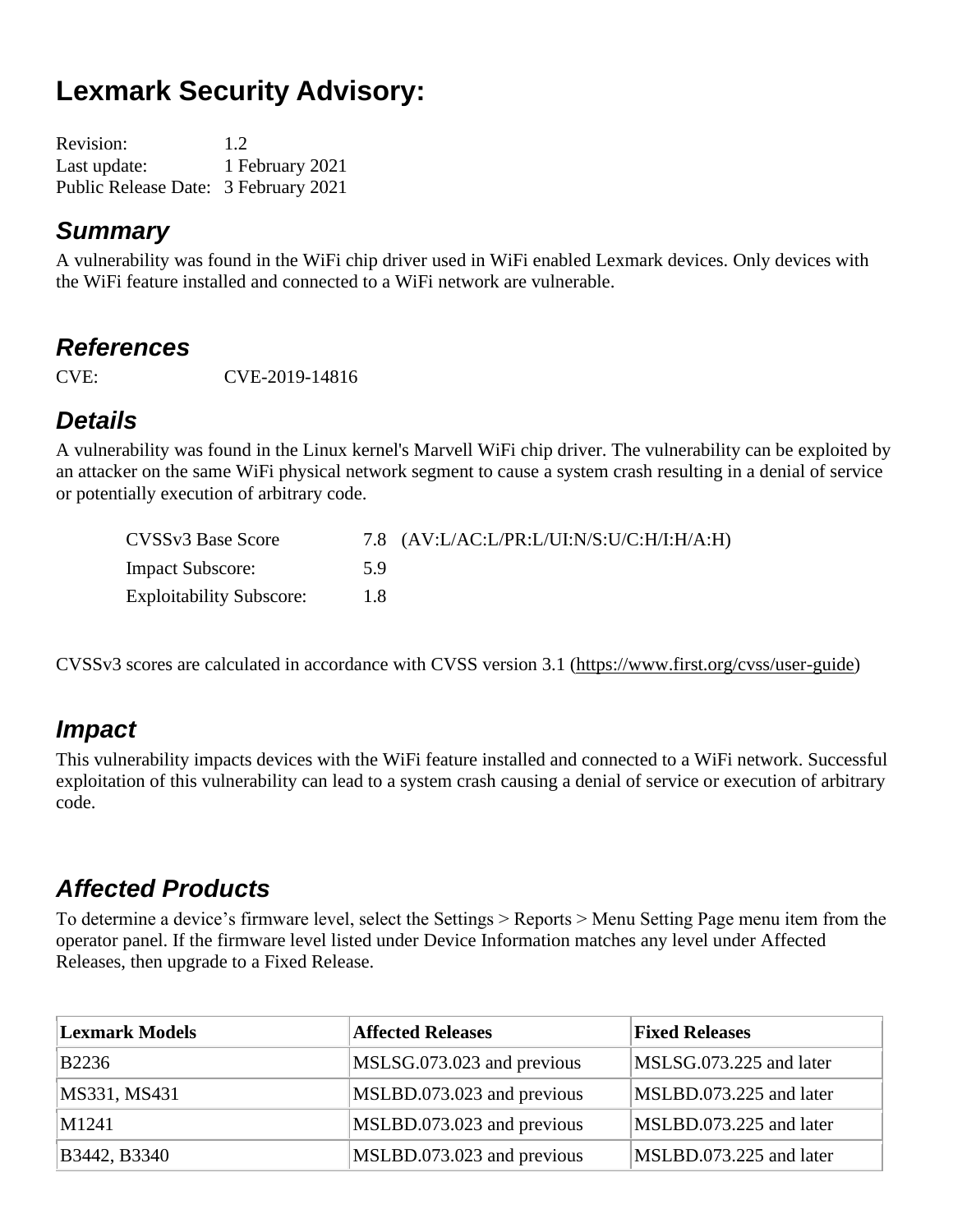| MB2236                                                    | MXLSG.073.023 and previous | MXLSG.073.225 and later |
|-----------------------------------------------------------|----------------------------|-------------------------|
| MX431, MX331                                              | MXLBD.073.023 and previous | MXLBD.073.225 and later |
| MB3442                                                    | MXLBD.073.023 and previous | MXLBD.073.225 and later |
| <b>MS521</b>                                              | MSNGM.073.023 and previous | MSNGM.073.225 and later |
| MS621, MS622                                              | MSTGM.073.023 and previous | MSTGM.073.225 and later |
| M1246, M3250                                              | MSTGM.073.023 and previous | MSTGM.073.225 and later |
| B2546, B2650                                              | MSTGM.073.023 and previous | MSTGM.073.225 and later |
| MX421, MX521, MX522, MX622                                | MXTGM.073.023 and previous | MXTGM.073.225 and later |
| XM1242, XM1246, XM3250                                    | MXTGM.073.023 and previous | MXTGM.073.225 and later |
| MB2546, MB2650                                            | MXTGM.073.023 and previous | MXTGM.073.225 and later |
| MX321                                                     | MXNGM.073.023 and previous | MXNGM.073.225 and later |
| MB2338                                                    | MXNGM.073.023 and previous | MXNGM.073.225 and later |
| MS725, MS821                                              | MSNGW.073.023 and previous | MSNGW.073.225 and later |
| MS822, MS823, MS825, MS826                                | MSTGW.073.023 and previous | MSTGW.073.225 and later |
| M5255, M5270                                              | MSTGW.073.023 and previous | MSTGW.073.225 and later |
| B2865                                                     | MSTGW.073.023 and previous | MSTGW.073.225 and later |
| MX721, MX722, MX822, MX826                                | MXTGW.073.023 and previous | MXTGW.073.225 and later |
| XM5365, XM7355, XM7370                                    | MXTGW.073.023 and previous | MXTGW.073.225 and later |
| C3426                                                     | CSLBN.073.023 and previous | CSLBN.073.225 and later |
| CS431                                                     | CSLBN.073.023 and previous | CSLBN.073.225 and later |
| <b>CS331</b>                                              | CSLBL.073.023 and previous | CSLBL.073.225 and later |
| C3224                                                     | CSLBL.073.023 and previous | CSLBL.073.225 and later |
| C3326                                                     | CSLBL.073.023 and previous | CSLBL.073.225 and later |
| MC3426                                                    | CXLBN.073.023 and previous | CXLBN.073.225 and later |
| CX431                                                     | CXLBN.073.023 and previous | CXLBN.073.225 and later |
| MC3326, MC3224                                            | CXLBL.073.023 and previous | CXLBL.073.225 and later |
| CX331                                                     | CXLBL.073.023 and previous | CXLBL.073.225 and later |
| CS622                                                     | CSTZJ.073.023 and previous | CSTZJ.073.225 and later |
| C2240                                                     | CSTZJ.073.023 and previous | CSTZJ.073.225 and later |
| CS421, CS521                                              | CSNZJ.073.023 and previous | CSNZJ.073.225 and later |
| C <sub>2535</sub> , C <sub>2325</sub> , C <sub>2425</sub> | CSNZJ.073.023 and previous | CSNZJ.073.225 and later |
| CX522, CX622, CX625                                       | CXTZJ.073.023 and previous | CXTZJ.073.225 and later |
| XC2235, XC4240                                            | CXTZJ.073.023 and previous | CXTZJ.073.225 and later |
| MC2535, MC2640                                            | CXTZJ.073.023 and previous | CXTZJ.073.225 and later |
| CX421                                                     | CXNZJ.073.023 and previous | CXNZJ.073.225 and later |
| MC2325, MC2425                                            | CXNZJ.073.023 and previous | CXNZJ.073.225 and later |